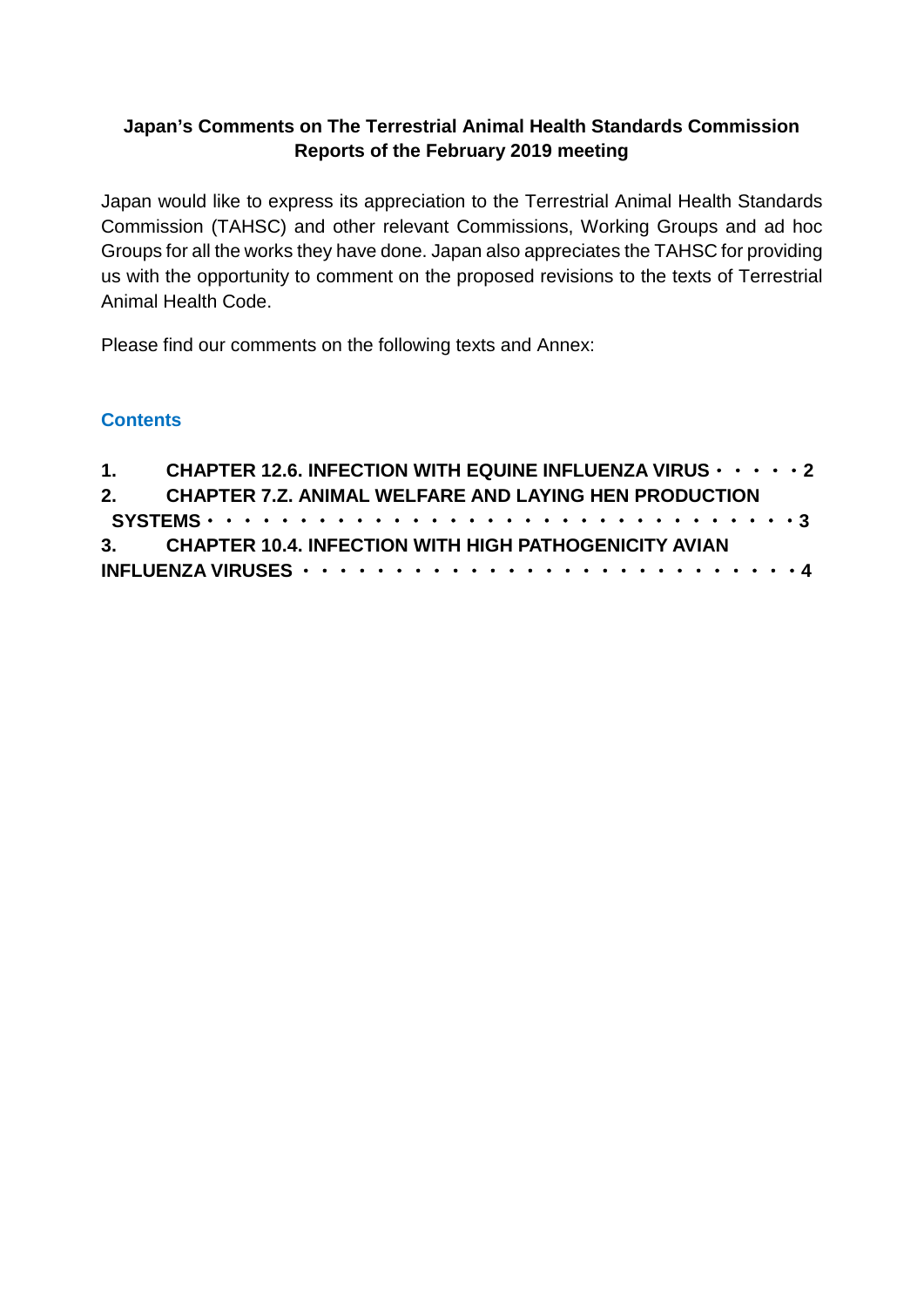## **1. CHAPTER 12.6. INFECTION WITH EQUINE INFLUENZA VIRUS**

**1) Proposal of amendment to Article 12.6.6. Recommendations for the importation of domestic equids for unrestricted movement (insertion/deletion)** 

Article 12.6.6.

**Recommendations for the importation of domestic equids for unrestricted movement**

*Veterinary Authorities* should require the presentation of an *international veterinary certificate* attesting that the domestic equids:

[...]

- 3) were immunised vaccinated in accordance with the recommendations of the manufacturer with a vaccine complying with the standards described in the *Terrestrial Manual*, between 21 and 90 days before shipment either with a primary course or a booster; information on their *vaccination* status should be included in the veterinary certificate or the passport in accordance with Chapter 5.12. in accordance with one of the following procedures:
	- *a)* between 14 and 90 days before shipment either with a primary course or a booster; or
	- *b)* between 14 and 180201 days before shipment, if they are older than four years of age, previously having received at least four doses of the same vaccine at intervals not greater than 180 days.

Information on the *vaccination* status should be included in the veterinary certificate or the passport in accordance with Chapter 5.12 as relevant.

### **Rationale**

The intervals between boosters in many racing or equestrian authorities' regulations are usually expressed as bi-annual, twice a year, or every 6 months. These words have some interpretation width of, e.g, 6 months plus 21 days (FEI) or 6-8 months (British Horseracing Authority). These are probably to avoid vaccination just prior to competitions or races for fear of adverse effects. Therefore, we would like to recommend the author « at intervals not greater than 180 days » be amended to « at intervals not greater than 201 days ».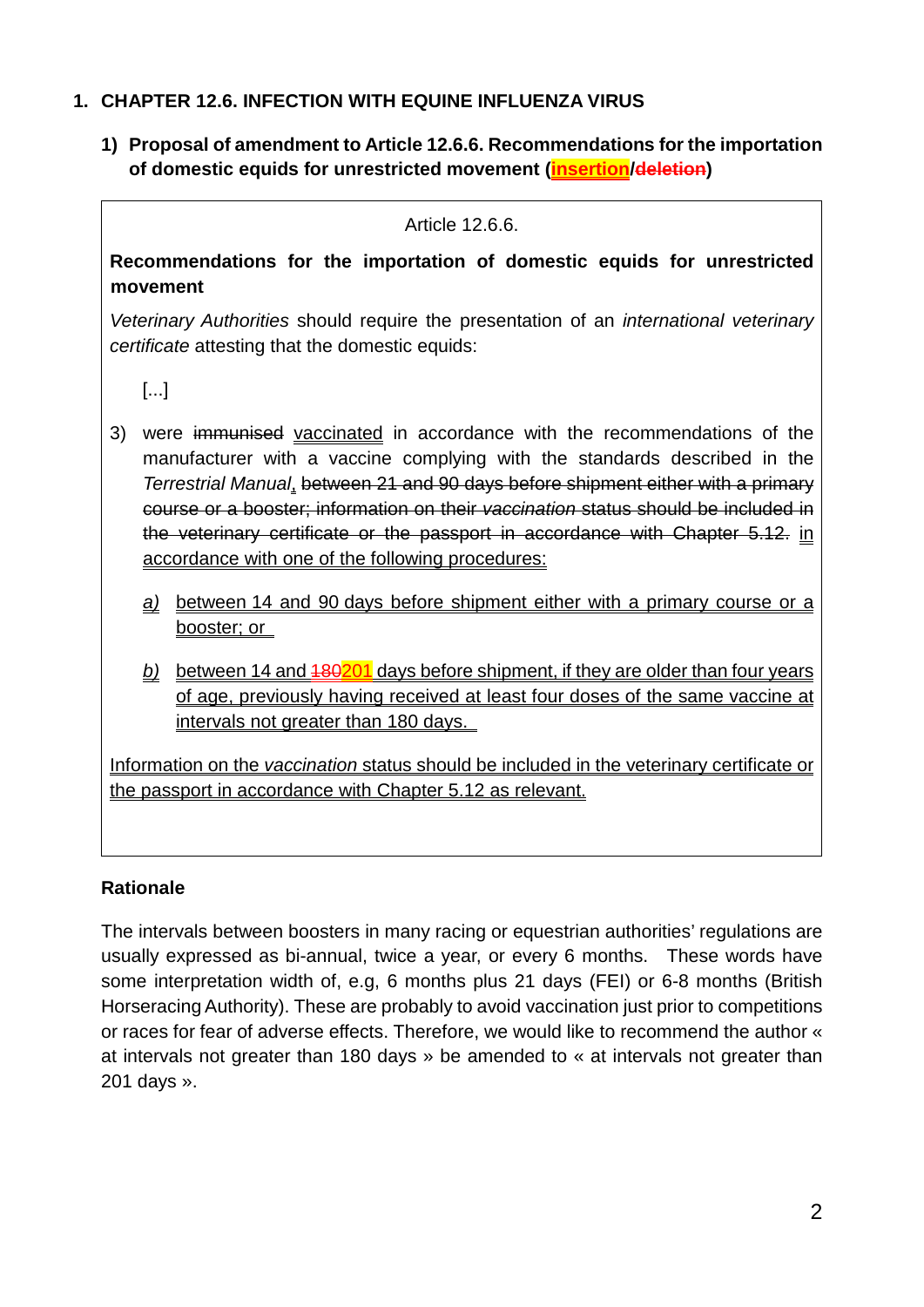# **2. CHAPTER 7.Z. ANIMAL WELFARE AND LAYING HEN PRODUCTION SYSTEMS**

Animal production systems have been developed to so diverse all over the world taking into account climate, culture, social environment and so forth.

For this reason, as Japan commented at 87th OIE General Session, due flexibility should be ensured when developing recommendations in animal welfare chapters taking into account diverse animal production systems.

Japan requests the Code Commission to allow sufficient discussion on this chapter at September 2019 meeting.

It should be noted that at 87th OIE General Session, the US on behalf of the OIE Americas Region commented that the last revised version is problematic because it excludes the commonly used conventional systems and requested the Code Commission to ensure focus on measurables based on scientific evidences as was done with the first proposed draft. Japan agrees with the US's comment and Paraguay, Colombia, India and Zimbabwe also expressed similar concern. Thus, Animal Welfare chapter has been a cause for many concerns and such comments should be carefully considered.

Besides, in the past discussions, it is agreed as follows.

As the RESOLUTION No. XIV of 70th OIE General Session of the World Assembly recommends that "as animal welfare is a complex, multi-faceted public policy issue that includes important scientific ethical, economic and political dimensions, the OIE develop a detailed vision and strategy to incorporate, balance and take account of these dimensions".

It is also noted in the World Organisation for Animal Health (OIE) Global Animal Welfare Strategy that "animal welfare is a complex, multifaceted, international and domestic public policy issue with scientific, ethical, economic, legal, religious and cultural dimensions plus important trade policy implications".